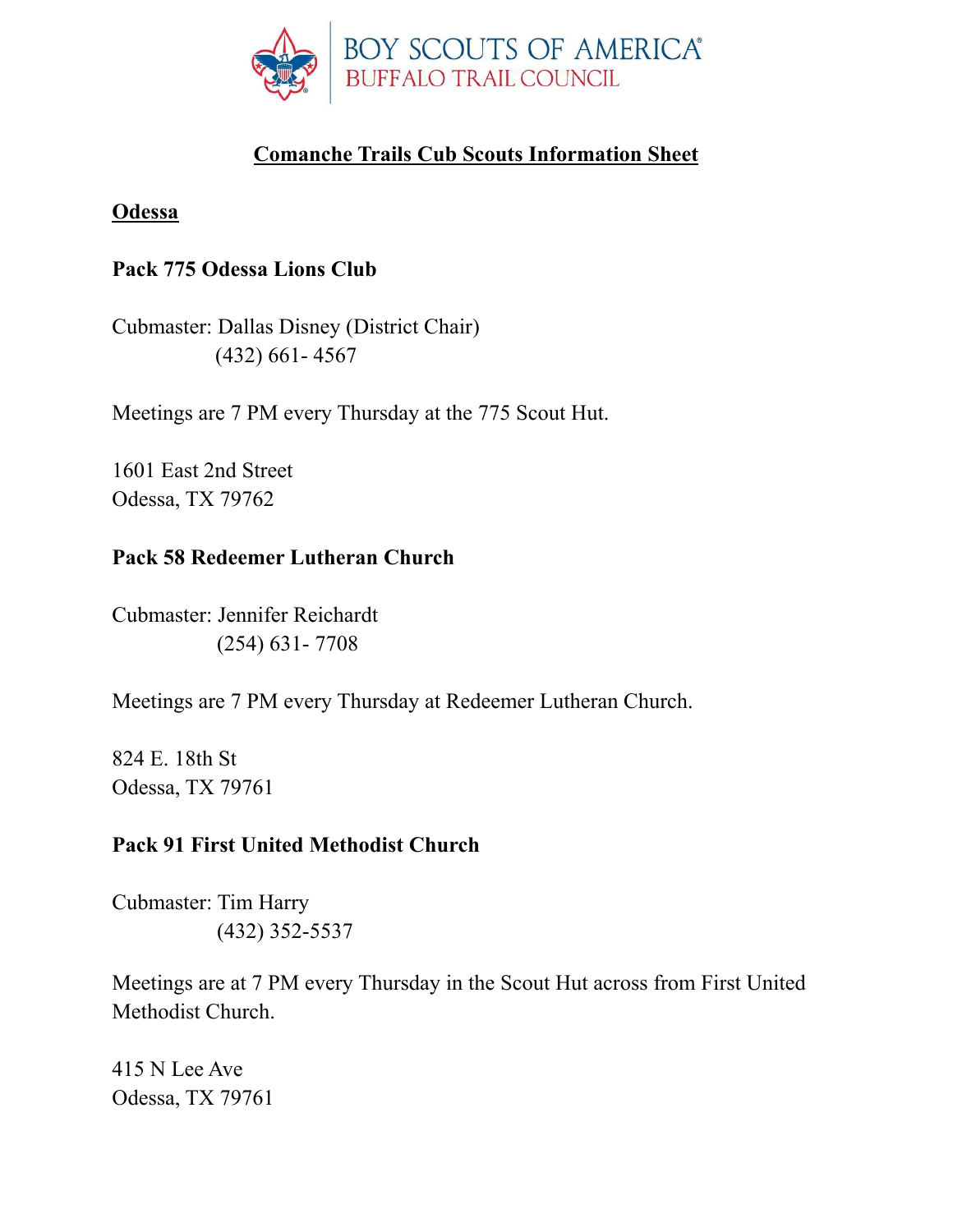

### **Andrews**

## **Pack 432 La Nueva Jerusalem Church**

Cubmaster: Dylan Aubrey (432) 894-9692

Meetings are every Tuesday at 7 PM at La Nueva Jerusalem Church.

2535 NW Mustang Dr Andrews, TX 79714

### **Monahans**

### **Pack 756 Southside Baptist Church**

Cubmaster: Sara Turkle (432) 528-3455

Meetings are every Thursday at 7 PM at the Monahans Lions Club.

1402 S. Main M-Pact Building Monahans, TX 79756